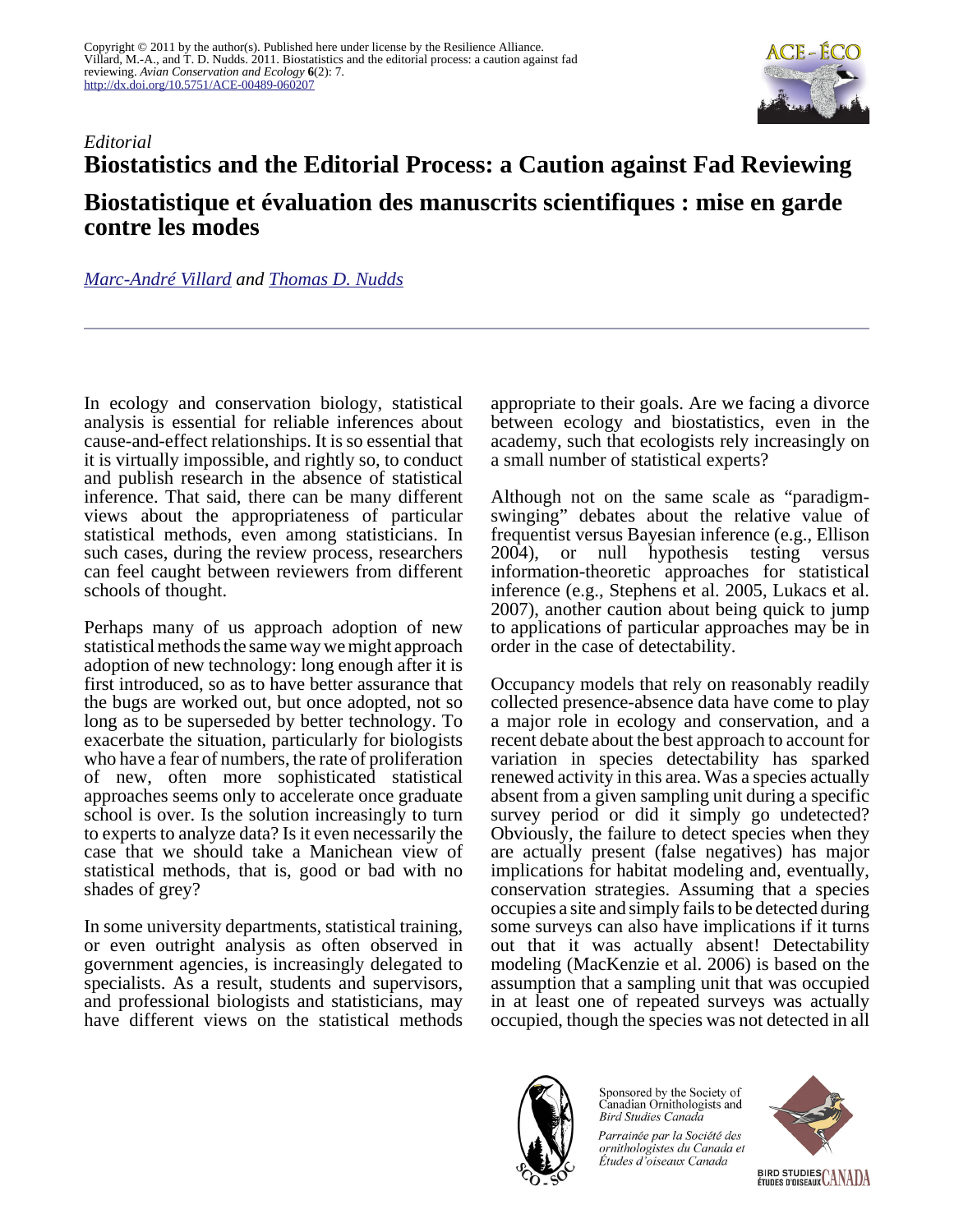other surveys (the "closure assumption"). Many factors may influence species detectability, some of which pertain to the probability that observers will see or hear individuals (Schieck 1997, MacKenzie et al. 2006) whereas others reflect movements of individuals in and out of the sampled unit, e.g., within-season dispersal after breeding failure (Jackson et al. 1989, Betts et al. 2008).

Through the careful analysis of occupancy patterns in two study areas, as well as simulated data, Rota et al. (2009) estimated that between 71 and 100% of species violated the closure assumption in surveys separated by eight days and three weeks, respectively. Apparent extinction or colonization events were best explained by changes in occupancy rather than by variable detectability. In a first case study, the occurrence of only 2 of 28 species was best predicted by "closed" models assuming sitevisit-specific detection probability. The closure assumption was rejected for all 18 species in the other case study. Hence, applying detectability estimates without adequate consideration of violation of the closure assumption could reduce the performance of occupancy models for species and study systems where the assumption is routinely violated. This may be especially problematic in the case of species at risk, where violations of this assumption generally lead to an overestimation of the probability of occurrence (Rota et al. 2009).

Many papers have been rejected in the past several years because they did not account for variable detectability among species. However, as it turns out, broadly applying this approach to data sets without testing the validity of the closure assumption may actually have introduced a new type of uncertainty.

As in science generally, statistical techniques are in constant and rapid evolution. Hence, it should not be surprising to witness ebbs and flows of enthusiasm as new approaches are tested and gradually refined. For referees and editors, the lesson from the detectability example, as with other discussions about the merits of different approaches, is to be mindful of the larger context when requesting application of the latest statistical approaches, and not simply advise rejection on the basis that the latest technique is not in evidence. Just like new theories in other fields, time is required to judge merit which, in turn, may be conditional. New statistical tools emerge for good reasons; they are not fads. However, because those reasons may not

apply to all study systems, referees and editors have a duty not to simply submit to fad reviews.

This editorial marks our last contribution as Coeditors-in-Chief of ACE-ÉCO. We welcome the newly appointed Coeditors, Keith Hobson and Ryan Norris, who will take over our duties in 2012. The foundation of this journal has been an exciting adventure and with our recent inclusion into Thomson Reuters' Web of Science, we feel that we are leaving our young journal on solid footing.

 Dans le domaine de l'écologie et de la biologie de conservation, les analyses statistiques sont essentielles pour tirer des conclusions fiables sur les relations de cause à effet. Leur importance est telle qu'il est pratiquement impossible, et avec raison, d'effectuer et de publier une étude sans inférence statistique. Cela dit, différents points de vue sur la pertinence de certaines méthodes statistiques peuvent se confronter, même parmi les statisticiens. Dans ces cas, durant le processus d'évaluation des manuscrits, les chercheurs peuvent se sentir pris entre des examinateurs provenant de différentes écoles de pensée.

Il est possible que bon nombre d'entre nous approchions l'adoption d'une nouvelle méthode statistique de la même façon que nous approchons l'adoption d'une nouvelle technologie : suffisamment longtemps après qu'elle a été introduite, de façon à ce que nous ayons l'assurance que les problèmes ont été résolus, mais pas trop longtemps pour qu'elle soit alors supplantée par une meilleure technologie. Cette situation est exacerbée, particulièrement pour les biologistes qui ont une peur bleue des chiffres, puisque le taux de prolifération des nouvelles approches statistiques, souvent plus sophistiquées, semble indubitablement s'accélérer après que les études graduées sont complétées. Est-ce que l'option, de plus en plus courante, de se tourner vers les experts pour analyser les données est la solution? Est-il même nécessaire d'adopter une perspective manichéenne des méthodes statistiques, soit bonnes ou mauvaises, sans nuance?

Dans certains départements universitaires, la formation statistique des étudiants – voire l'analyse statistique proprement dite, comme c'est souvent le cas dans les organismes gouvernementaux – est de plus en plus confiée aux spécialistes. Il en résulte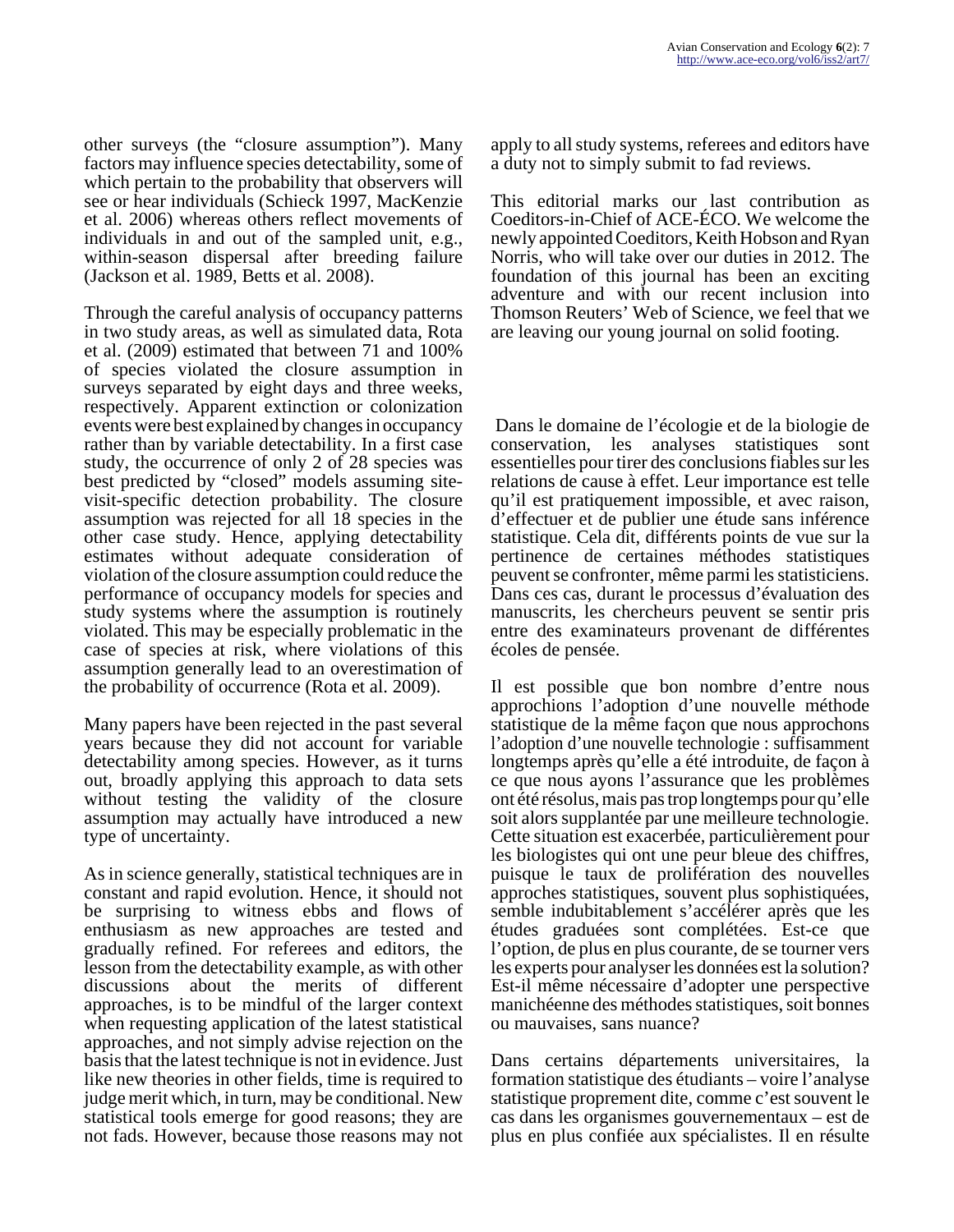que les étudiants et les professeurs, ainsi que les biologistes et les statisticiens professionnels, peuvent avoir des points de vue différents sur les méthodes statistiques appropriées pour les objectifs visés. Faisons-nous face à un divorce entre l'écologie et la biostatistique, même dans le milieu universitaire, de sorte que les écologistes dépendent de plus en plus d'un petit nombre d'experts en statistique?

Bien que le débat récent sur la détectabilité ne soit pas de l'ordre de ceux opposant les paradigmes de l'inférence fréquentiste et celle de l'inférence bayésienne (p. ex. Ellison 2004), ou encore les approches du test de l'hypothèse nulle et de la théorie de l'information en inférence statistique (p. ex. Stephens et al. 2005, Lukacs et al. 2007), il mérite une mise en garde à l'intention de ceux qui sont prompts à appliquer des approches particulières.

Les modèles de présence qui reposent sur des données de présence-absence relativement faciles à récolter jouent maintenant un rôle important en écologie et en conservation, et un débat récent portant sur la meilleure approche pour tenir compte de la détectabilité des espèces a provoqué un regain d'intérêt dans ce domaine. Une espèce était-elle réellement absente d'une parcelle d'échantillonnage au moment précis de son inventaire ou n'a-t-elle tout simplement pas été détectée? Évidemment, l'incapacité de détecter une espèce alors qu'elle est pourtant présente (faux négatifs) a des répercussions majeures sur la modélisation de l'habitat et, éventuellement, sur les stratégies de conservation. La supposition qu'une espèce est présente dans un site mais qu'on ne l'a tout simplement pas détectée durant un inventaire peut aussi avoir des répercussions si cette espèce était réellement absente! La modélisation de la détectabilité (MacKenzie et al. 2006) est fondée sur la prémisse qu'une parcelle d'échantillonnage occupée lors d'au moins une visite parmi une série d'inventaires répétés était réellement occupée, même si l'espèce n'a pas été détectée à chacun de ces inventaires (la condition « de fermeture »). Parmi les nombreux facteurs qui peuvent influencer la détectabilité d'une espèce, certains sont liés à la probabilité que les observateurs puissent voir ou entendre les individus (Schieck 1997, MacKenzie et al. 2006) tandis que d'autres se rapportent au déplacement des individus à l'intérieur ou à l'extérieur de la parcelle d'échantillonnage, par exemple la dispersion intrasaisonnière suite à l'échec de la nidification (Jackson et al. 1989, Betts et al. 2008).

Grâce à une analyse rigoureuse des profils de présence dans deux aires d'étude, ainsi qu'à des données simulées, Rota et al. (2009) ont estimé qu'entre 71 et 100 % des espèces n'ont pas respecté la condition de fermeture dans le cas d'inventaires séparés par huit jours et par trois semaines, respectivement. Les cas apparents de disparition ou de colonisation étaient mieux expliqués par des changements dans la présence que par une détectabilité variable. Dans un premier cas d'étude, seule la présence de 2 des 28 espèces était mieux expliquée par des modèles « fermés » supposant une probabilité de détection relative à la visite d'un site spécifique. La condition de fermeture a été réfutée pour l'ensemble des 18 espèces du second cas d'étude. Ainsi, l'utilisation d'estimations de la détectabilité sans considérer la réfutabilité de la condition de fermeture peut diminuer la performance des modèles de présence chez les espèces et les systèmes d'étude pour lesquels la condition de fermeture est couramment réfutée. Cette pratique peut être particulièrement problématique dans les cas d'espèces en péril, pour lesquelles la réfutabilité de la condition conduit généralement à une surestimation de la probabilité de présence (Rota et al. 2009).

De nombreux articles ont été refusés ces dernières années parce qu'ils ne tenaient pas compte de la détectabilité variable des espèces. Toutefois, en fin de compte, l'application élargie de cette approche aux données sans tester la validité de la condition de fermeture a peut-être introduit un nouveau type d'incertitude.

Tout comme en science en général, les techniques statistiques évoluent rapidement et constamment. Par conséquent, il ne devrait pas être surprenant de constater qu'il y a des hauts et des bas d'enthousiasme à mesure que les nouvelles approches sont testées et progressivement améliorées. Lorsque vient le temps de demander aux chercheurs d'utiliser les démarches statistiques les plus récentes, les examinateurs et les rédacteurs en chef devraient retenir la leçon tirée de l'exemple de la détectabilité – tout comme celles tirées d'autres discussions sur les mérites des différentes approches – plutôt que de recommander le rejet de l'étude sur le simple fait qu'elle n'utilise pas la plus récente approche. Tout comme pour les nouvelles théories dans d'autres domaines, il faut du temps pour juger du mérite, qui peut être conditionnel. Les nouveaux outils statistiques surgissent pour de bonnes raisons; ils ne constituent pas que des modes passagères. Cependant, parce que ces raisons ne